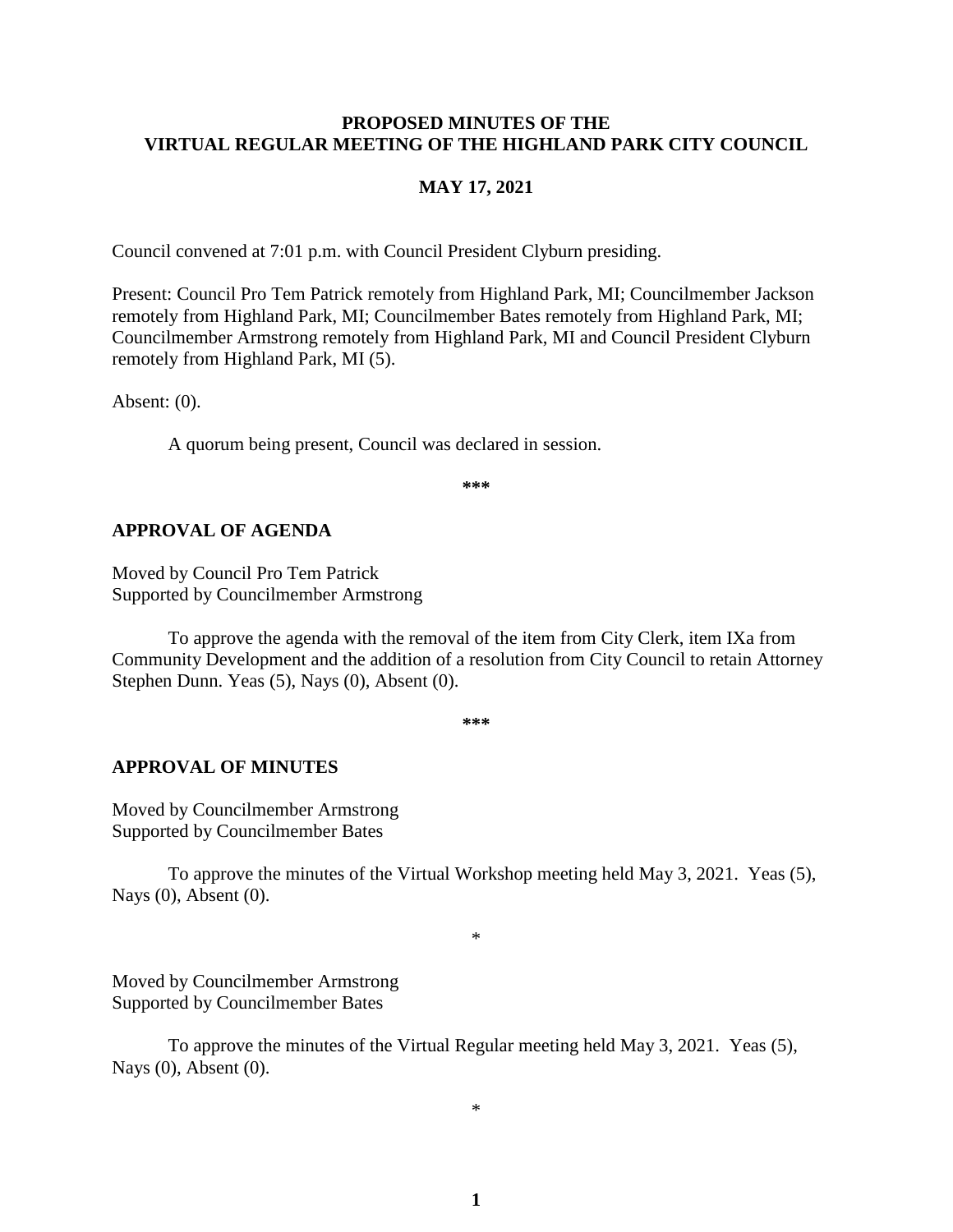Moved by Council Pro Tem Patrick Supported by Councilmember Armstrong

To approve the minutes of the Virtual Public Hearings and Special Meeting held April 26, 2021.Yeas (5), Nays (0), Absent (0).

**\*\*\***

#### **PUBLIC HEARING 05-17-21 V**

The Clerk stated this was the date and time to hear comments from the public regarding the Proposed FY 21/22 Operating Budget.

Moved by Council Pro Tem Patrick Supported by Councilmember Bates

To open the Public Hearing. Yeas (5), Nays (0), Absent (0). Public Hearing opened at 7:15 p.m.

Comments were received from Brian Donovan, Angela Thomas, Gracie Wooten, Jackson Koeppel, City Administrator Cathy Square and Public Works Director Willie Faison.

Moved by Council Pro Tem Patrick Supported by Councilmember Bates

To close the Public Hearing on the Proposed FY 21/22 Operating Budget. Yeas (5), Nays (0), Absent (0). Public Hearing closed at 7:31 p.m.

**\*\*\***

# **BID OPENINGS 05-17-21 VI a**

The Clerk stated this was the date and time to open bids for the 2021 Sewer Rehabilitation & Cleaning Project.

|                                      |                | Part B         |                |         |                |         |
|--------------------------------------|----------------|----------------|----------------|---------|----------------|---------|
|                                      | Part A         | <b>Phase 1</b> | <b>Phase 2</b> | Phase 3 | <b>Phase 4</b> | Phase 5 |
| Inland Waters Pollution Control Inc. | \$2,023,245.00 | Yes            | Yes            | Yes     | Yes            | Yes     |
| 8046 Michigan Avenue                 |                |                |                |         |                |         |
| Detroit, MI 48210                    |                |                |                |         |                |         |
|                                      |                |                |                |         |                |         |
| Corby Energy Services Inc.           | \$491,574.50   | Yes            | Yes            | Yes     | Yes            | Yes     |
| 6001 Schooner                        |                |                |                |         |                |         |
| Bellville, MI 48112                  |                |                |                |         |                |         |

Two (2) bids were received.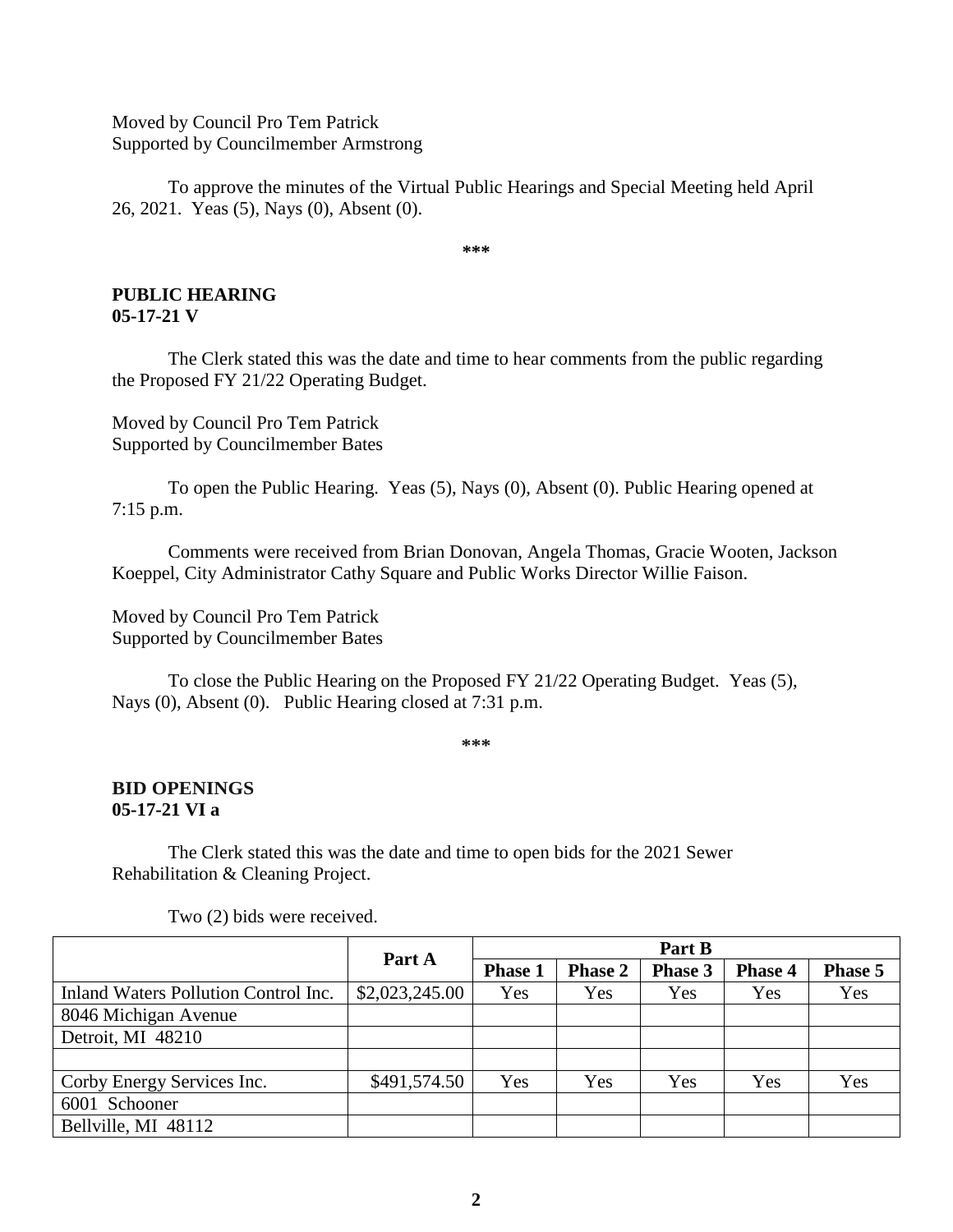Moved by Council Pro Tem Patrick Supported by Councilmember Bates

To forward the received bids to the Water Department for a recommendation. Yeas (5), Nays (0), Absent (0).

\*

### **05-17-21 VI b**

The Clerk stated this was the date and time to open bids for the 2021 Water Main  $\&$ Service Line Replacement Project.

|                           |                | <b>PRICE</b>   | <b>ALTERNATIVE</b><br><b>PRICE</b> | <b>PROVISIONAL</b><br><b>SERVICES</b> |
|---------------------------|----------------|----------------|------------------------------------|---------------------------------------|
| Bricco Excavation Co. LLC | <b>Phase 1</b> | \$2,352,325.00 | \$2,349,725.00                     | \$975.00                              |
| 21201 Meyers Rd.          | <b>Phase 2</b> | \$4,772,596.00 | \$4,740,056.00                     | \$18,450.00                           |
| Oak Park, MI 48237        | <b>Phase 3</b> |                |                                    |                                       |
|                           | <b>Phase 4</b> | \$704,130.00   | \$704,130.00                       | \$0.00                                |
|                           | <b>Phase 5</b> | \$2,703,449.00 | \$3,078,649.00                     | \$9,900.00                            |
|                           | <b>Phase 6</b> | \$291,268.00   | \$291,268.00                       | \$0.00                                |
|                           |                |                |                                    |                                       |

One (1) bid was received.

Moved by Council Pro Tem Patrick Supported by Councilmember Bates

To forward the received bid to the Water Department for a recommendation. Yeas (5), Nays (0), Absent (0).

**\*\*\***

# **CITY COUNCIL 05-17-21 VII**

The following resolution was submitted for approval.

## **RESOLUTION RETAINING STEPHEN P. DUNN BUT REPLACING HOWARD & HOWARD WITH BODMAN PLC AS 3 RD PARTY INDEPENDENT ATTORNEY TO PROVIDE OPINIONS AND/OR REPRESENTATION FOR LEGAL MATTERS BASED ON DISPUTED ISSUES**

Moved by Council Pro Tem Patrick Supported by Councilmember Bates

**WHEREAS,** by the City Charter, the City Attorney (Terry Ford and the Ford Law Firm) represents both the Mayor AND the City Council in legal matters for the City of Highland Park,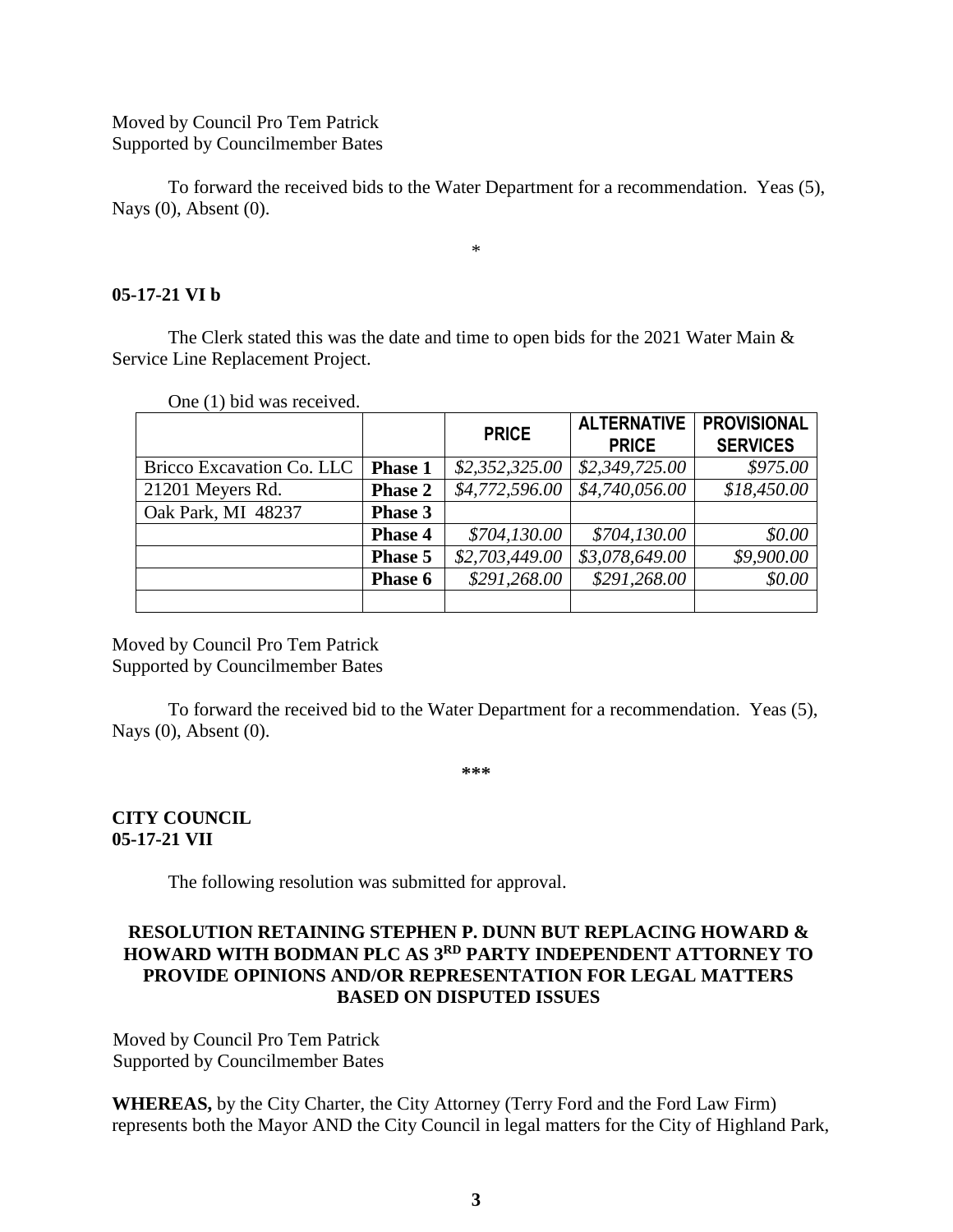and,

**WHEREAS,** by previous resolution, the Highland Park City Council retained Stephen P. Dunn of Howard & Howard as independent,  $3<sup>rd</sup>$  party counsel to represent the Highland Park City Council and the City of Highland Park in "bona Fide" disputes in accordance with the City's Charter.

**WHEREAS,** Stephen P. Dunn has left the law firm of Howard & Howard and joined the law firm of Bodman PLC as a partner.

**WHEREAS,** the Highland Park City Council would like to continue to retain Mr. Dunnas its 3rd party attorney in accordance with the previous resolution but replace the Howard & Howard law firm with the law firm of Bodman PLC for all such purposes as previously articulated in the resolution, **NOW**,

**THEREFORE BE IT RESOLVED, c**onsistent with the aforementioned, the HighlandPark City Council will retain Stephen P. Dunn, Attorney and Counselor, now of the Bodman PLC Law Firm, located at 1901 St. Antoine Street, Detroit, MI. 48226, an independent, 3rd Party Attorney's legal opinion and representation through its municipal powers outlined in Chapter 7; Section 7-5 Letter (c), "In the case of a 'bona fide' dispute between City officers as to their official duties or in other special situations, the City Council shall employ a special attorney for such purposes as it designates". This Resolution is not limited to a singular 'bona fide' dispute and determines that the Highland Park City Council shall exercise this right under the provisions allowable within the City Charter. Yeas (5), Nays (0), Absent (0).

**\*\*\***

**30th DISTRICT COURT 05-17-21 VIII**

The following resolution was submitted for approval.

# **RESOLUTION TO ACCEPT MICHIGAN INDIGENT DEFENSE FUND GRANT #2021-93FROM THE STATE OF MICHIGAN, AMEND THE 2020-21 ADOPTED BUDGET, AND APPROVE THE LOCAL MATCH**

Moved by Council Pro Tem Patrick Supported by Councilmember Bates

**WHEREAS,** the State of Michigan, under the Michigan Indigent Defense Commission Act of2013 (MCL 780.981 - 780.1003), requires minimum standards that are designed to ensure that the provision of indigent criminal defense services meet constitutional requirements for effective assistance of counsel; and

**WHEREAS,** the City of Highland Park applied to the Michigan Indigent Defense Commission (MIDC) for grant funds in order to implement the State-mandated requirements; and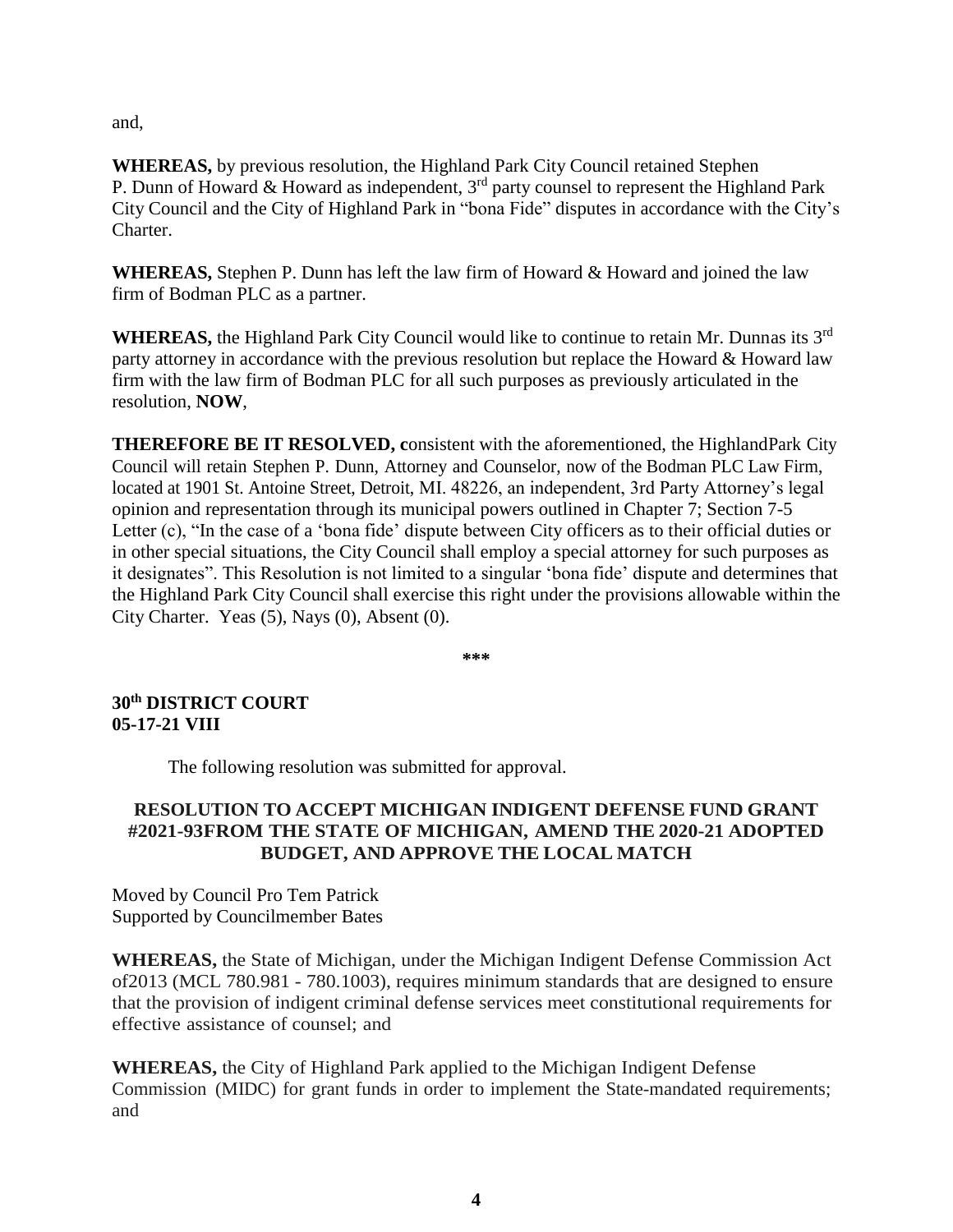**WHEREAS,** the City has received notification from the Michigan Indigent Defense Commission advising of its intent to award the amount of \$130,107.69 in order to fund implementation; and

**WHEREAS,** the City has a local match requirement of \$13,783.50 requested in the 2021-22 proposed budget to be approved for July 1, 2021 - June 30, 2022.

**NOW, THEREFORE, BE IT RESOLVED,** that the Highland Park City Council hereby authorizes the appropriate City officials to accept Michigan Indigent Defense Commission Grant#2021-93 in the amount of \$130,107.69 under Grant Code SMIDC-IDF20.

**BE IT FURTHER RESOLVED,** that the Highland Park City Council approves the amendment of the 2020-2021 adopted budget and budgets in perpetuity as long as the grant is still available from the MIDC.

**BE IT FINALLY RESOLVED,** that the Highland Park City Council approves the expenditure of \$13,783.50, which is the local match requirement for this grant. Yeas (5), Nays (0), Absent (0).

**\*\*\***

# **COMMUNITY DEVELOPMENT 05-17-21 IX**

The following resolution was submitted for approval.

# **RESOLUTION TO APPROVE THE ADOPTION OF THE 2021 HIGHLAND PARK MASTER LAND USE PLAN FOR THE CITY OF HIGHLAND PARK**

Moved by Council Pro Tem Patrick Supported by Councilmember Bates

**WHEREAS,** a formal request for recommendation to the Highland Park Master Land Use Plan was presented to be passed by City Council for formal adoption; and

**WHEREAS,** the Planning Commission has held two public hearings, presented and published the draft of the Master Plan, and posted it to the City's website in compliance with the terms set forth to the Highland Park City Charter; and

**WHEREAS,** the Planning Commission has recommended that the Highland Park Master Land Use Plan be approved and formally adopted for the City of Highland Park.

**NOW, THEREFORE, BE IT RESOLVED,** that the City Council approves and adopts the Highland Park Master Land Use Plan; with Norma Lewis' name added in memorial to the document. Yeas (5), Nays (0), Absent (0).

**\*\*\***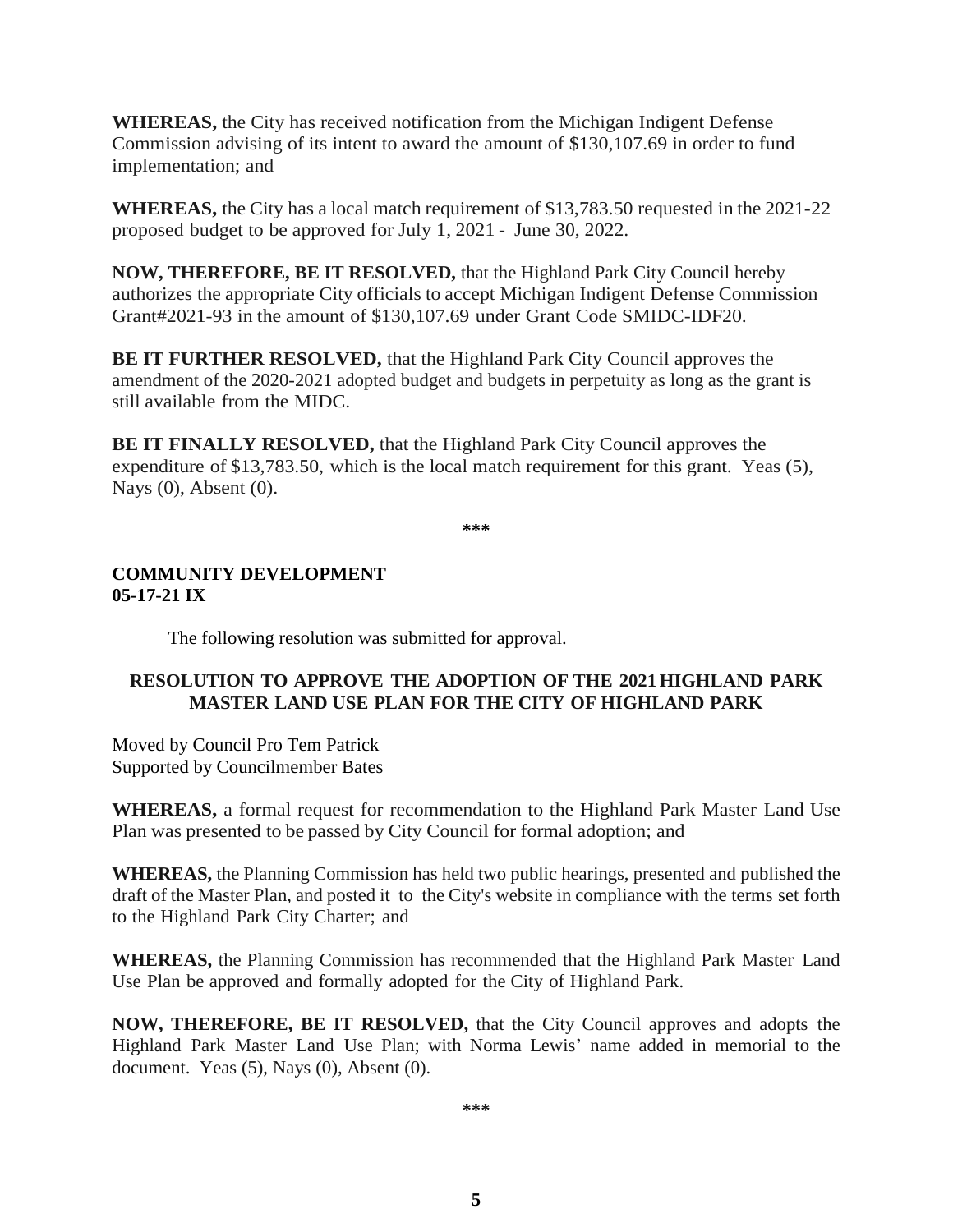## **BUDGET ADOPTION**

The following resolution was submitted for approval.

# **RESOLUTION TO APPROVE THE PROPOSED BUDGET FOR THE PERIOD JULY 1, 2021 TO JUNE 30, 2022 AS PRESENTED BY MAYOR HUBERT YOPP**

Moved by Council Pro Tem Patrick Supported by Councilmember Bates

**WHEREAS**, the City of Highland Park is required by the State of Michigan to submit an annual operating budget to accurately reflect current operations; and

**WHEREAS**, the Mayor of the City of Highland Park submitted a proposed Budget for the year 2021-2022 to the members of Highland Park City Council on April 5, 2021;

**WHEREAS**, members of the Highland Park City Council held a Public Hearing on Monday, May 17, 2021 to review and discuss the proposed Annual Budget for the year 2021-2022; and

**NOW, THEREFORE, BE IT RESOLVED t**hat the Highland Park City Council adopts the Proposed Budget for the year 2021-2022 on an activity/department basis as presented by Mayor Hubert Yopp; with the following changes:

Chief Executive (Dept. 171) Reduce by \$20,000 and add to District Court Legal (Dept. 210) Amend salaries from  $$47,500$  to  $$125,000$  to include the salary of Kathy Ramsey Reduce the line item for The Ford Law Group to \$0 City Council (Dept. 101) Add \$5,000 to Forms & Printing Add \$5,000 each for Districts 1, 2 & 3 Add \$15,000 to Contractual Services

Yeas (4), Nays (1) Councilmember Jackson, Absent (0).

**\*\*\***

## **ADJOURNMENT**

Moved by Council Pro Tem Patrick Supported by Councilmember Armstrong

To adjourn the meeting, motion carried, meeting adjourned at 8:55 p.m.